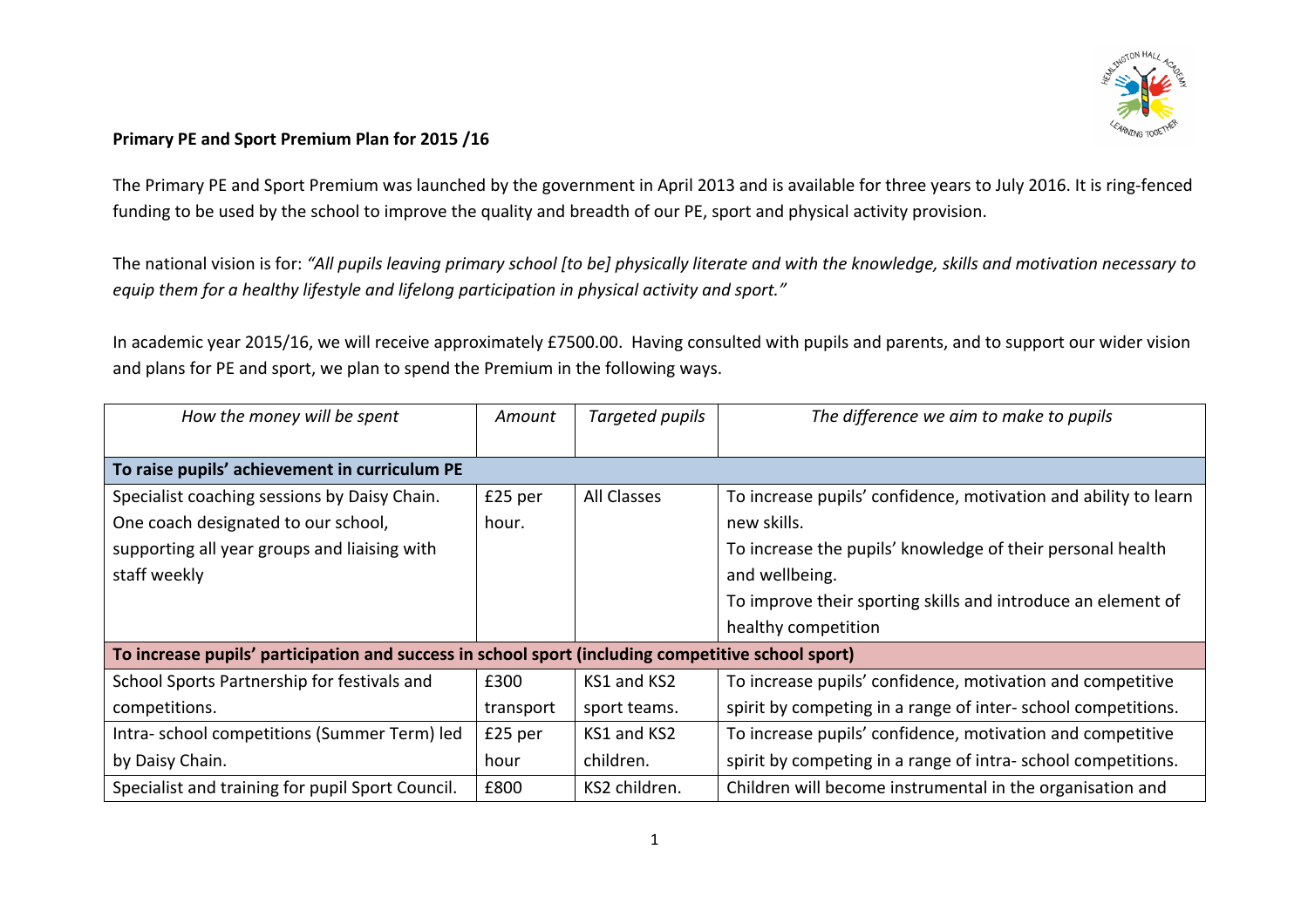|                                                             | contribution    |                     | running of activities during play/lunch times. Children         |  |  |  |
|-------------------------------------------------------------|-----------------|---------------------|-----------------------------------------------------------------|--|--|--|
|                                                             |                 |                     | throughout school enjoy the structured activities offered.      |  |  |  |
| Gifted and Talent games, dance and                          | £25 per         | KS1 and KS2         | Gifted and Talented children will have the opportunity to       |  |  |  |
| gymnastics sessions. (Summer Term)                          | hour            | children.           | participate in fun and exciting sessions to further develop     |  |  |  |
|                                                             |                 |                     | their skill and confidence.                                     |  |  |  |
| Olympics Event: Whole school sporting event                 | <b>TBC</b>      | KS1 and             | Children to have the opportunity to participate in              |  |  |  |
|                                                             |                 | KS2children.        | fun/competitive activities to coincide with the 2016 Olympics   |  |  |  |
| Schools Games Day (Sports Day)                              | £25 per         | KS1 and             | Children to have the opportunity to participate in              |  |  |  |
|                                                             | hour            | KS2children.        | fun/competitive activities.                                     |  |  |  |
| To improve pupils' engagement in healthy, active lifestyles |                 |                     |                                                                 |  |  |  |
| To increase the range of lunch time clubs,                  | £1570           | KS1 and KS2         | To increase the participations levels in various activities for |  |  |  |
| including Change4Life.                                      | 2.5hours        | children.           | children who are less active, hopefully leading to them being   |  |  |  |
|                                                             | pw DC           |                     | more active beyond school too.                                  |  |  |  |
|                                                             | coaching        |                     |                                                                 |  |  |  |
|                                                             | costs           |                     |                                                                 |  |  |  |
| To maintain the range of breakfast and after                | £25 per         | KS1 and KS2         | We aim to increase pupils' confidence, motivation and           |  |  |  |
| school clubs, including Jim Platt Football Club             | hour            | children.           | participation levels by offering a wide range of afterschool    |  |  |  |
| and Daisy Chain clubs every evening                         | school          |                     | clubs.                                                          |  |  |  |
|                                                             | costs: free     |                     | Application for Sainsbury's School Games Silver award.          |  |  |  |
|                                                             | to children     |                     |                                                                 |  |  |  |
| To buy new engaging, exciting equipment:                    | £600            | KS1 and KS2         | To increase the participations levels in various activities by  |  |  |  |
| <b>Archery TBC</b>                                          |                 | children.           | using new equipment. We aim to improve the skills of            |  |  |  |
|                                                             |                 |                     | children by using new equipment.                                |  |  |  |
| Annual Swimming programme: 4 blocks of 2                    | <b>SLA £800</b> | KS1 and KS2         | The majority of children to achieve 25m by the end of KS2.      |  |  |  |
| weeks for Y2 & 3                                            | contribution    | children.           |                                                                 |  |  |  |
| To improve the quality of Leadership and Management         |                 |                     |                                                                 |  |  |  |
| CPD Program for teachers led and supported                  | £200 per        | <b>All Teachers</b> | Teachers will feel confident and upskilled in teaching all      |  |  |  |
| by specialist coaches                                       | day             |                     | aspects of the PE Curriculum                                    |  |  |  |
|                                                             | release of      |                     |                                                                 |  |  |  |